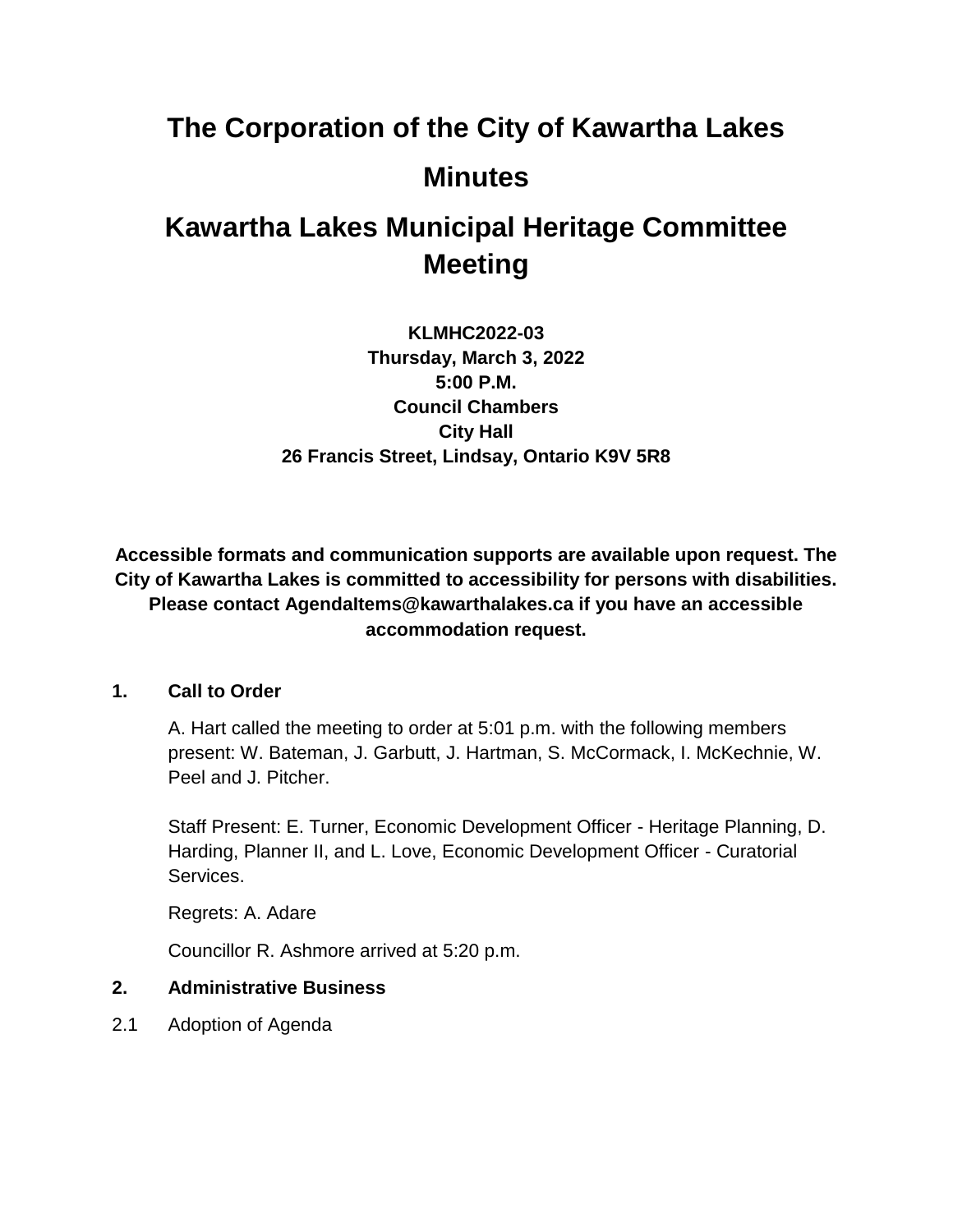Kawartha Lakes Municipal Heritage Committee March 3, 2022 Page 2 of 7

#### **KLMHC2022-029**

**Moved By** W. Bateman **Seconded By** J. Hartman

**That** the agenda be adopted as circulated.

**Carried**

2.2 Declaration of Pecuniary Interest

There were no declarations of pecuniary interest disclosed.

- 2.3 Adoption of Minutes
- 2.3.1 Minutes of the February 3, 2022 Municipal Heritage Committee Meeting

The Committee reviewed the minutes of the February 3, 2022 meeting.

# **KLMHC2022-030 Moved By** S. McCormack **Seconded By** I. McKechnie

**That** the minutes of the Municipal Heritage Committee meeting held on February 3, 2022, be adopted as circulated.

**Carried**

#### **3. Presentations and Deputations**

3.1 Planning Comments Presentation

D. Harding, Planning II

D. Harding provided a presentation to the Committee regarding commenting on Planning Act applications. The presentation provided guidance to the Committee on how to comment on Planning Act applications with heritage components.

3.1.1 KLMHC2022-014

Planning Comments Presentation (Report)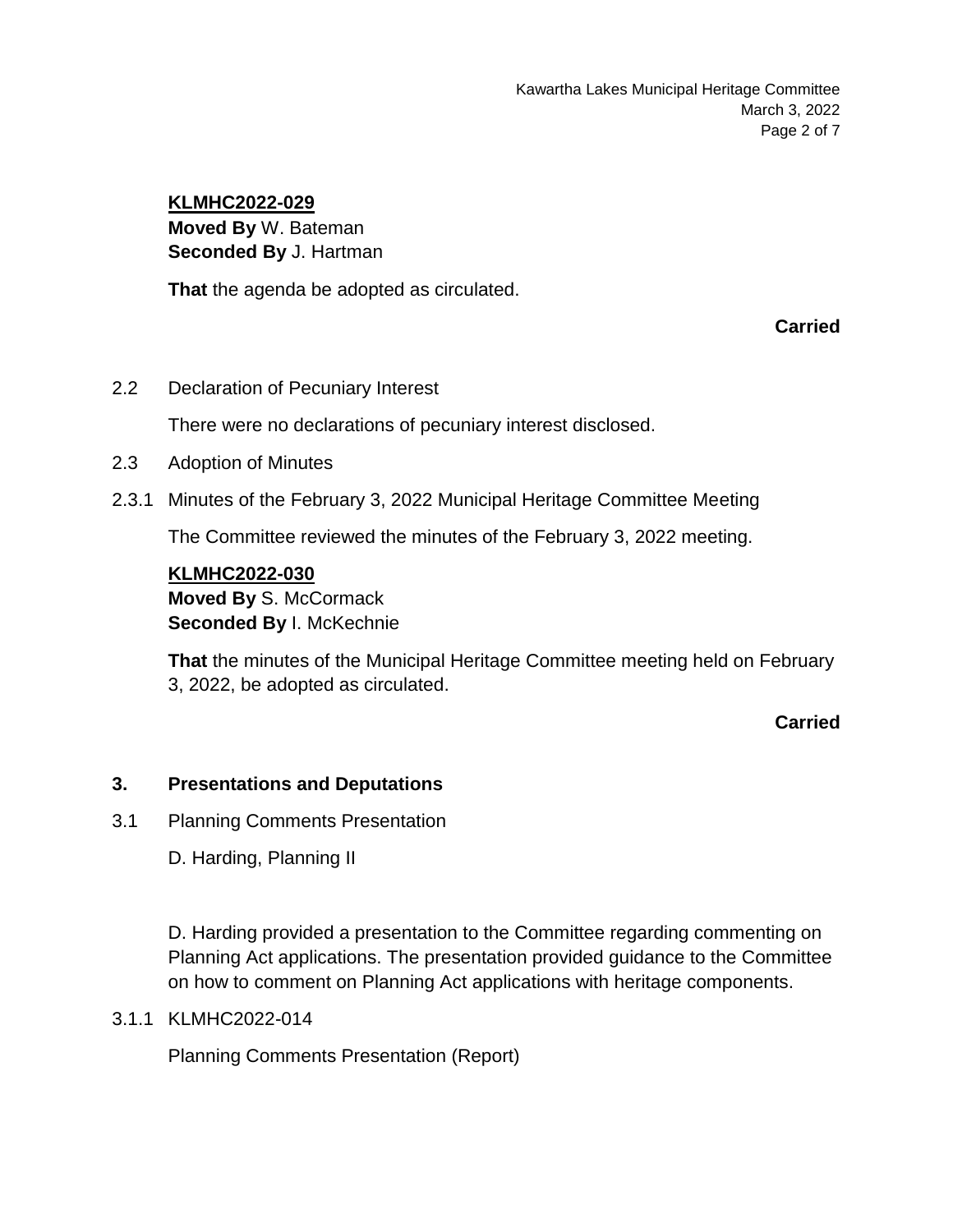## **KLMHC2022-031**

**Moved By** I. McKechnie **Seconded By** J. Hartman

**That** Report KLMHC2022-012, **Planning Comments Presentation**, be received; and

**That** the presentation from staff be received for information.

**Carried**

# **4. Reports**

# 4.1 KLMHC2022-015

Designation of Property - 15 Dodd Street, Fenelon Falls

E. Turner provided an overview of the proposed designation of 15 Dodd Street in Fenelon Falls.

#### **KLMHC2022-032**

**Moved By** W. Peel **Seconded By** I. McKechnie

**That** Report KLMHC2022-015, **Designation of Property – 15 Dodd Street, Fenelon Falls**, be received;

**That** the designation of the property known municipally as 15 Dodd Street, Fenelon Falls be endorsed; and

**That** the recommendation to designate the subject property be forwarded to Council for approval.

**Carried**

# 4.2 KLMHC2022-016

Recommendations of the Housing Affordability Task Force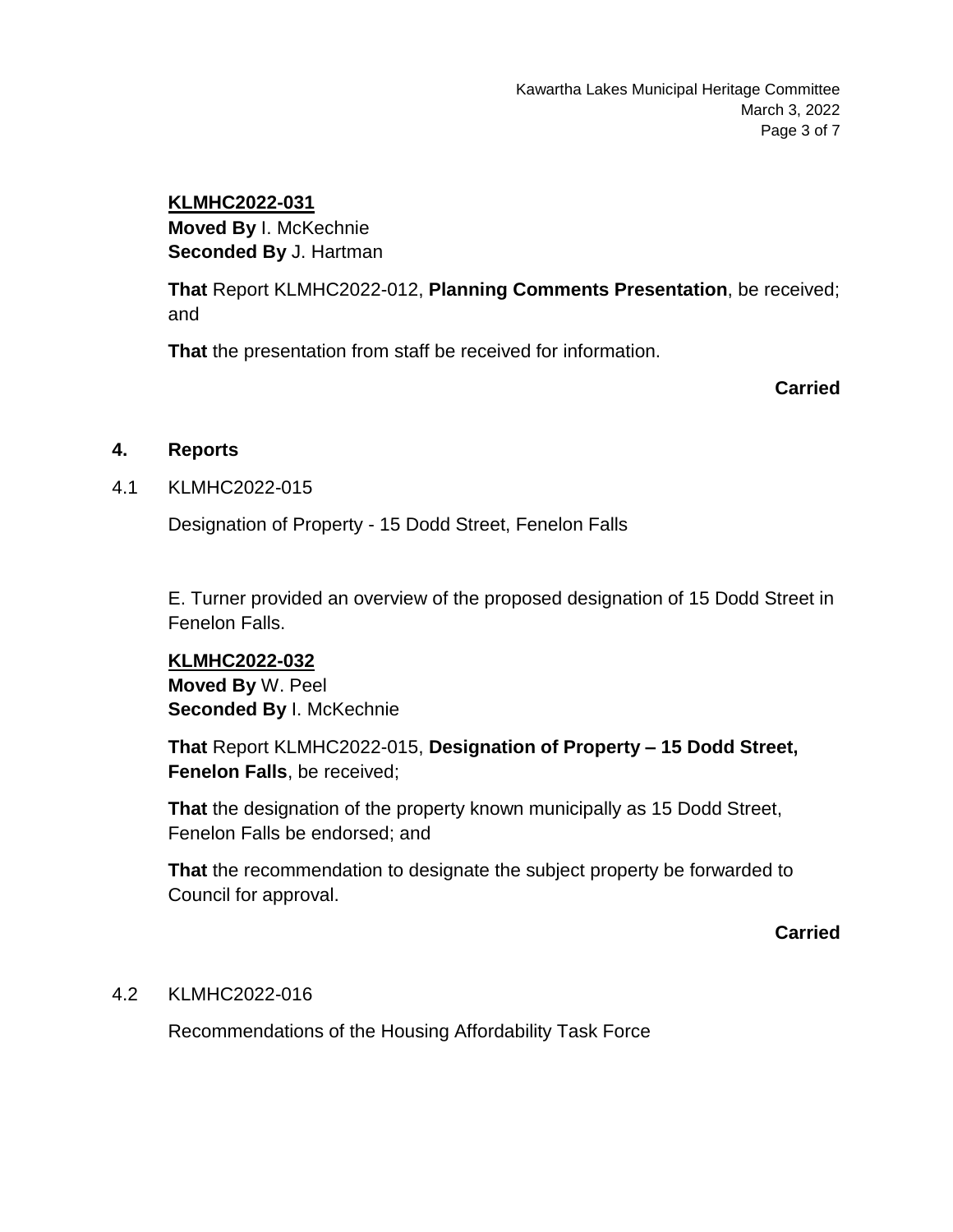The Committee discussed the report from the task force and generally agreed that the heritage related recommendations were problematic. The Committee decided that it would be best for everyone to draft their comments and come back at the next meeting to put together a final response.

#### **KLMHC2022-033**

**Moved By** W. Bateman **Seconded By S. McCormack** 

**That** Report KLMHC2022-016, **Recommendations of the Housing Affordability Task Force,** be received;

**That** members draft comments regarding the report and circulate them via email; and

**That** the final comments be drafts at the next Committee meeting.

# **Carried**

## 4.3 KLMHC2022-017

Municipal Heritage Committee Correspondence

A. Hart reviewed the correspondence sent to staff regarding the Old Gaol concept site plan with the Committee.

#### **KLMHC2022-034**

**Moved By** S. McCormack **Seconded By** J. Hartman

**That** Report KLMHC2022-017, **Municipal Heritage Committee Correspondence**, be received for information.

**Carried**

#### 4.4 KLMHC2022-018

Heritage Planning Update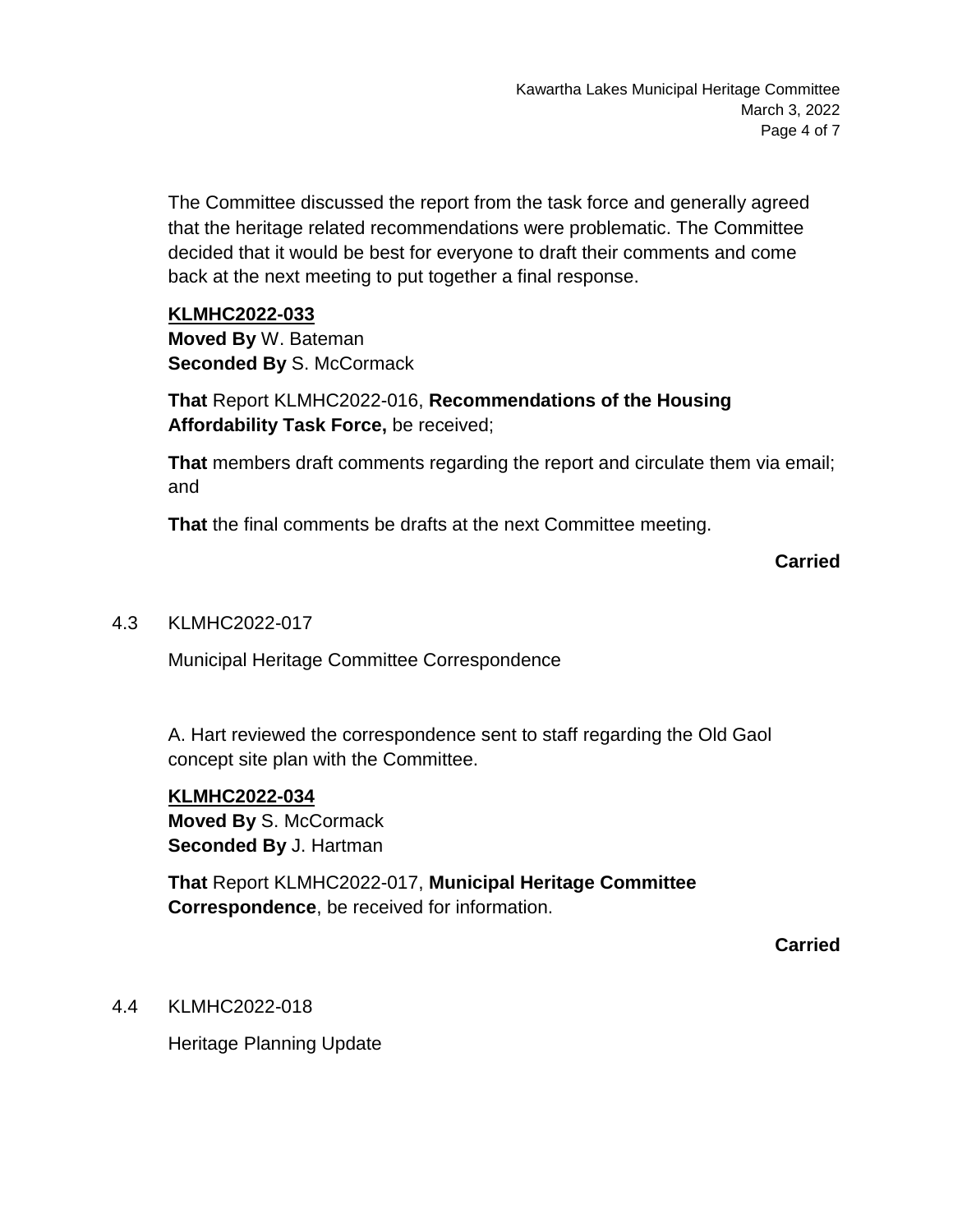E. Turner reviewed the update regarding the heritage planning program for the Committee.

**KLMHC2022-035 Moved By** W. Peel **Seconded By** J. Garbutt

**That** Report KLMHC2022-018, **Heritage Planning Update**, be received for information.

**Carried**

#### **5. Subcommittee Updates**

5.1 Heritage Conservation District Subcommittee

E. Turner provided an update on the Old Mill Heritage Conservation District Study. Notices have been circulated to property owners regarding the upcoming public meetings and surveys are available for feedback on the draft study, which has been released to the public. Links for the meeting registration and draft study will be circulated to the Committee who are encouraged to attend the meetings. The subcommittee is aiming to meet in March.

#### **KLMHC2022-036**

**Moved By** I. McKechnie **Seconded By** J. Pitcher

**That** the verbal update from the Heritage Conservation District Subcommittee be received for information.

# **Carried**

#### 5.2 Outreach Subcommittee

I. McKechnie provided an update on Doors Open. The Doors Open subcommittee met on February 24th to begin planning the event. The theme for 2022 is Design. The subcommittee also discussed marketing the event for this year.

5.2.1 Minutes of the February 24, 2022 Doors Open Subcommittee Meeting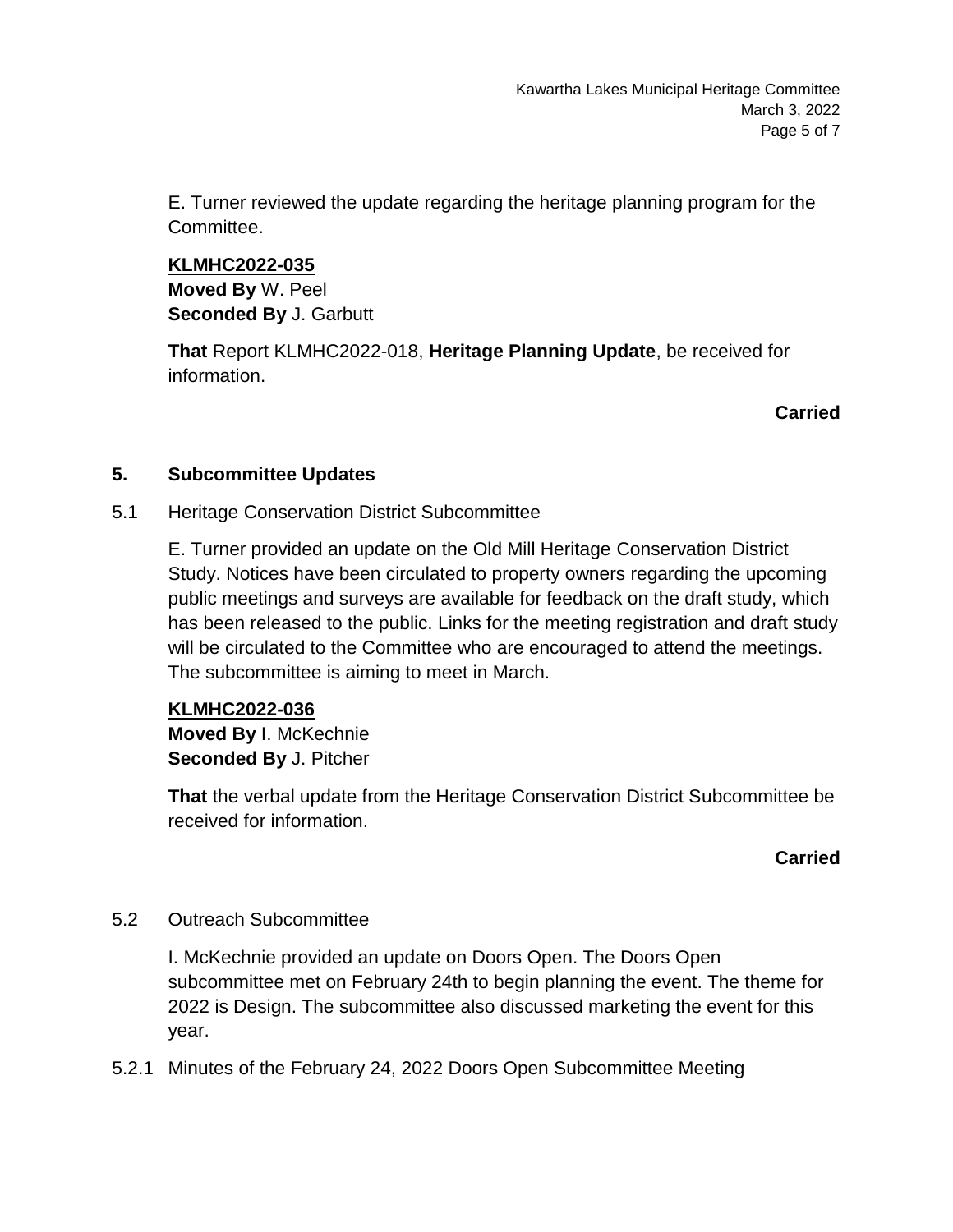# **KLMHC2022-037**

**Moved By** W. Peel **Seconded By** J. Garbutt

**That** the minutes of the February 24, 2022 Doors Open subcommittee be received for information.

# **Carried**

5.3 Designated Properties Subcommittee

There was no report from the Designated Properties subcommittee.

5.4 Sign Subcommittee

J. Garbutt provided an update on the Sign Subcommittee which is aiming to meet in March and bring back a report to the Committee in April.

#### **KLMHC2022-038**

**Moved By** W. Bateman **Seconded By** J. Hartman

**That** the verbal update from the Sign Subcommittee be received for information.

#### **Carried**

#### 5.5 Pickerel Point Cabins Subcommittee

Councillor Ashmore provided an update on the Pickerel Point Cabins Subcommittee. The subcommittee is still undertaking research on the previous owners of the cabins which have not yet been demolished by Parks Canada.

#### **KLMHC2022-039**

**Moved By** J. Garbutt **Seconded By** W. Bateman

**That** the verbal report from the Pickerel Point Cabins Subcommittee be received for information.

**Carried**

#### **6. Correspondence**